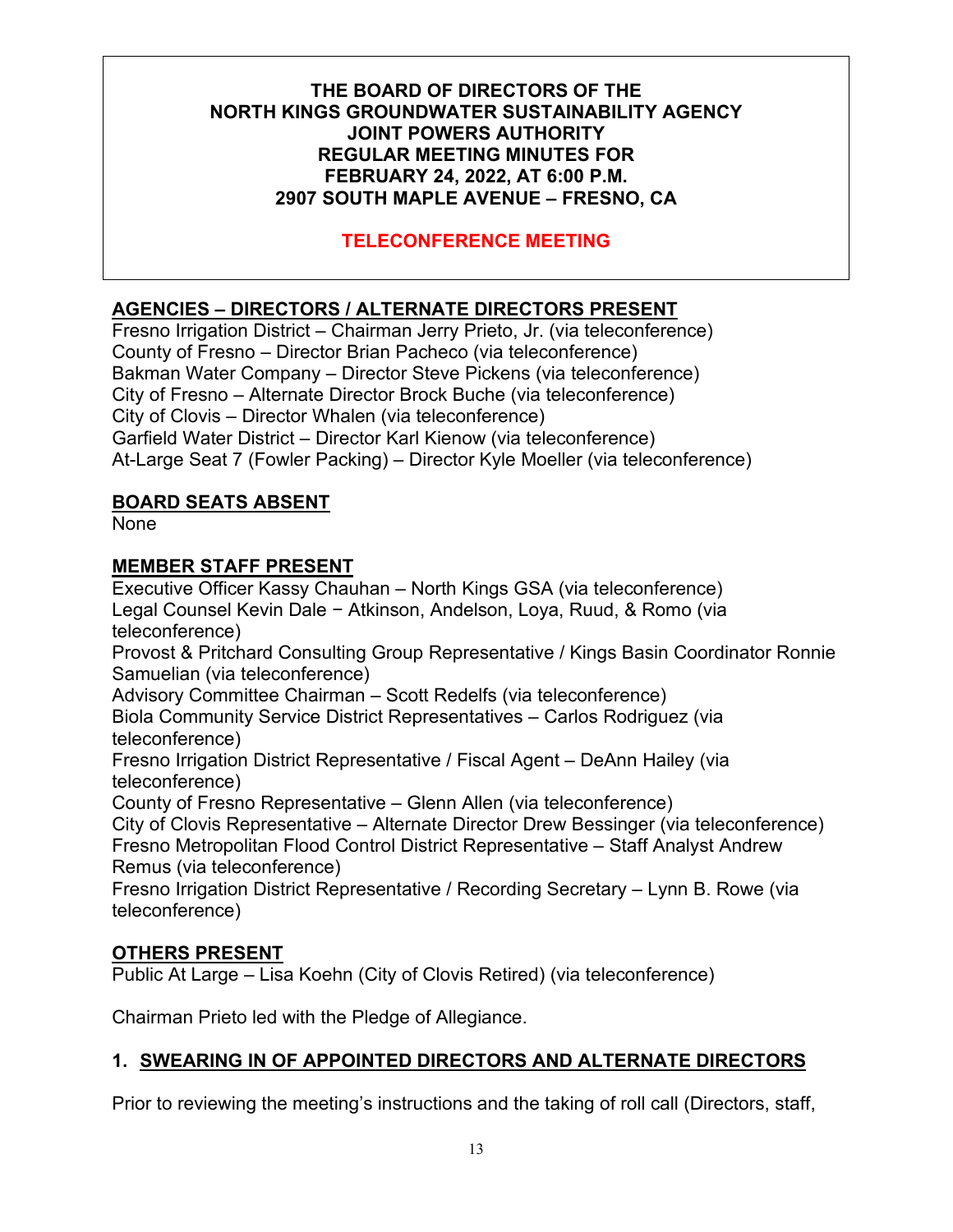# **TELECONFERENCE MEETING**

interested parties, and anyone from the public who wish to be identified) Ms. Chauhan played a previously recorded Oath of Office for Ms. Georgeanne White as a new alternate director representing the City of Fresno.

Ms. Chauhan, acting as the meeting's moderator, provided the general instructions for conducting a teleconference meeting while the Shelter-In-Place order is in effect due to the COVID-19 meeting restrictions. This meeting was held completely virtually. Full instructions were provided in the agenda. Ms. Chauhan reported that no written comments were received for this meeting.

Ms. Chauhan then conducted a roll call of directors, staff, interested parties, and the public who wanted to be identified. Ms. Chauhan reviewed the instructions on the commenting, making of a motion, and voting procedures. Once that was complete, the meeting was turned back over to Chairman Prieto.

### **2. CALL TO ORDER**

The meeting was called to order at 6:00 p.m.

### **3. PLEDGE OF ALLEGIANCE**

#### **4. NKGSA RESOLUTION 2022-04**

**a. In accordance with AB361, the Board will consider adoption of NKGSA Resolution 2022-04: Resolution of the North Kings Groundwater Sustainability Agency Board of Directors – Resolution Continuing the North Kings Groundwater Sustainability Agency Board Authority to hold virtual meetings pursuant to AB 361. (Chauhan/Dale)**

Chairman Prieto stated this is the same resolution verbiage as the Board has passed at previous meetings. It allows the Board to continue to hold modified virtual meetings due to COVID-19 restrictions in accordance with AB361. A resolution is required to be renewed every 30 days.

**M/S/C (Buche/Kienow) That the Board of Directors approved Resolution 2022-04. Ms. Chauhan proceeded with calling of the roll call vote. (Ayes – Pickins, Kienow, Prieto, Jr., Buche, Pacheco, Whalen, Moeller; Nays – 0; Absent – 0; Abstain – 0)**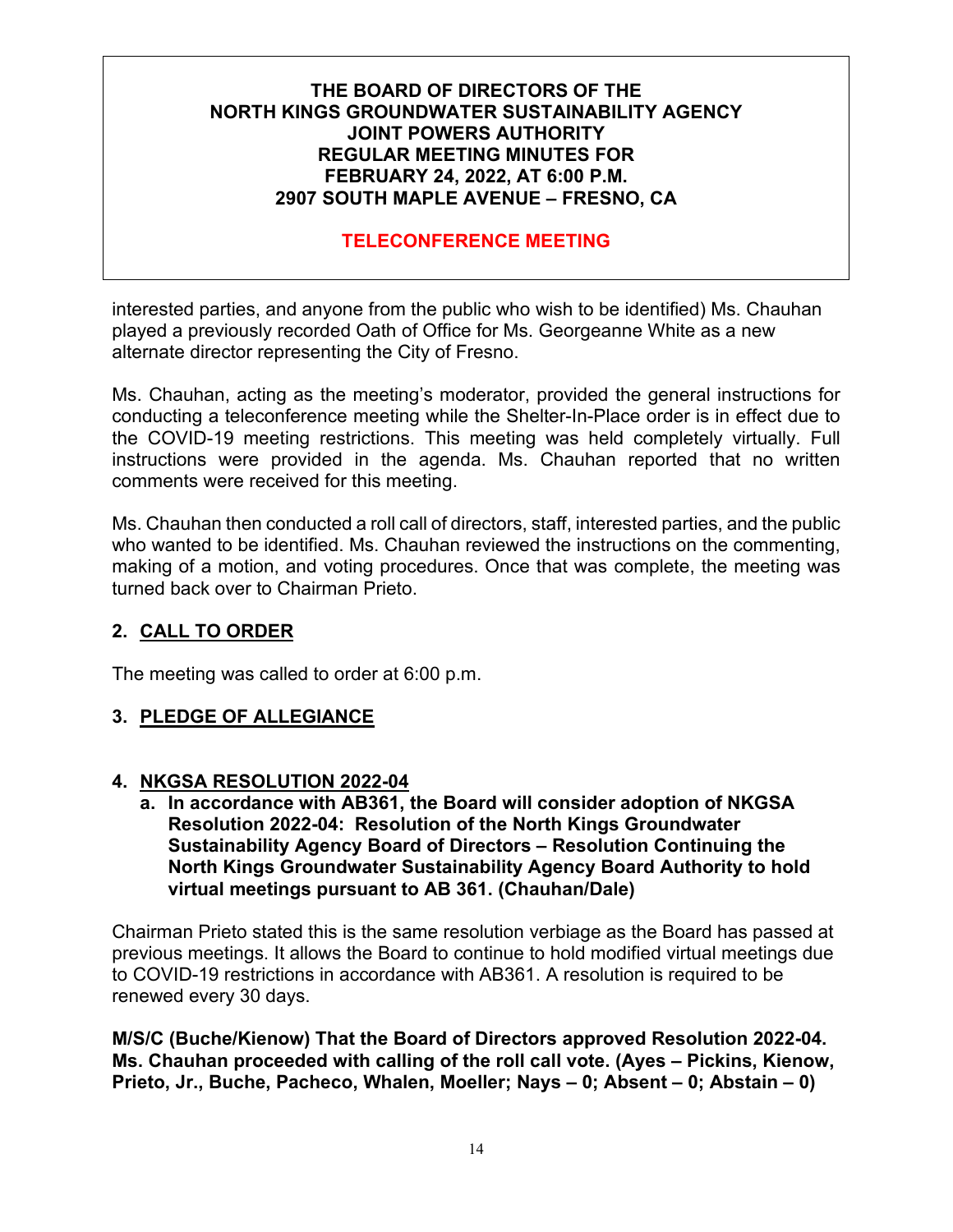# **TELECONFERENCE MEETING**

#### **5. REVIEW AGENDA (Additional Agenda Items – Requires Majority Approval of Board - §54954.2(b)**

There were no additions or changes to the agenda.

### **6. REVIEW OF FUTURE MEETINGS**

No changes at this time to the approved meeting date schedule. Special Meeting Dates Possible for June and July 2022 to allow for adoption of the revised Groundwater Sustainability Plan (GSP).

#### **7. PUBLIC PRESENTATIONS (for items not on agenda) – 3 Minutes Maximum Per Person, 10 Minutes Maximum Per Subject**

There were no Public Presentations.

### **8. POTENTIAL CONFLICTS OF INTEREST**

**Any Board Member who has a potential conflict of interest may now identify the item and recuse themselves from discussing and voting on the matter. [FPPC §18705]**

None stated.

#### **9. ADMINISTRATIVE MATTERS**

### **a. Discussion/Possible Action on Board Meeting Minutes – January 27, 2022**

There were no corrections or suggestions to the January 27, 2022, meeting minutes.

**M/S/C (Buche/Whalen) That the Board of Directors approved the minutes of the January 27, 2022, regular Board meeting. Ms. Chauhan proceeded with the calling of the roll call vote. (Ayes – Pickens, Kienow, Prieto, Jr., Buche, Pacheco, Whalen, Moeller; Nays – 0; Absent – 0; Abstain – 0)**

- **b. Discussion/Possible Action – NKGSA Board Seat No. 7 – At Large – Vacancy (Chauhan)**
	- **i. The Board will consider appointment of a director to Seat No. 7 per the JPA Agreement and NKGSA By-Laws**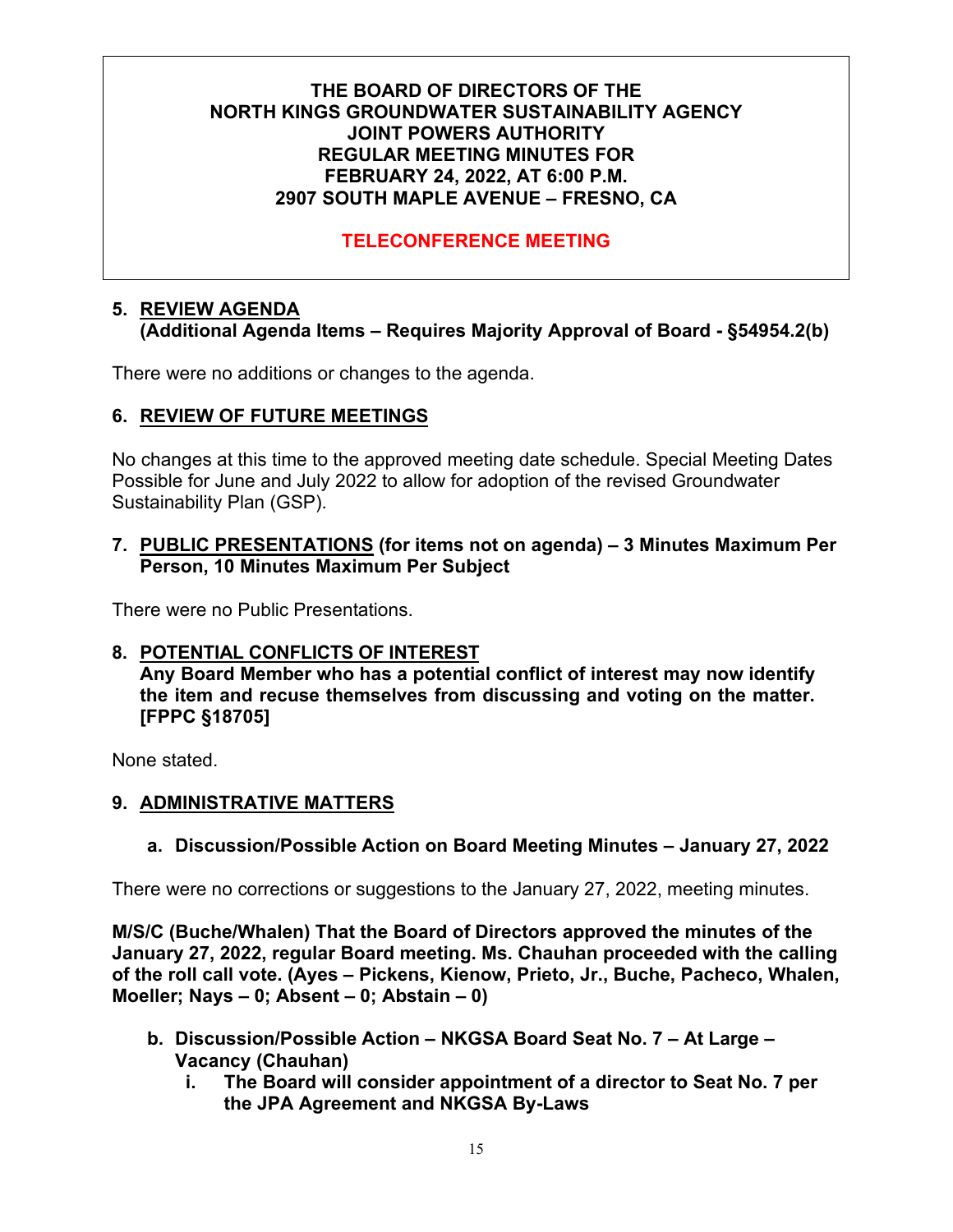# **TELECONFERENCE MEETING**

Ms. Chauhan reviewed the events leading up to the vacancy of Seat 7. Alternate Director Moeller has expressed an interest in assuming the director's position. Mr. Carlos "Chuck" Rodriguez has also expressed interest in the vacant board seat. Second Alternate Director Moises Ortiz stated he will stay as the second alternate.

Per the NKGSA bylaws, the At-Large, Seat No. 7 Director position can be filled by anyone falling into one of the three following categories:

- Municipal/Industrial Water Supply Member not currently serving on the Board of **Directors**
- Contracting Entities
- Interested Parties

Each of the three terms above is defined in the bylaws. The "not currently serving on the Board of Directors" language under the first bullet point above is intended to avoid two board members being from the same entity (agency). In other words, the At-Large Director can be from one of the NKGSA signatory agencies provided that the signatory agency is "not currently serving on the Board of Directors."

#### Interested Individuals:

Kyle Moeller – Senior Irrigation Technician – Fowler Packing Carlos "Chuck" Rodriguez – Biola CSD Board President

Ms. Chauhan explained that after each interested party provides their statement, the process is as follows:

Nomination Process:

- Each Director will be asked if there is a nomination
- Nominations of individuals will be in the form of a motion
- Each motion will be followed by a second and a roll call vote
- Voting to take place following solicitation for nominations

Alternate Director Kyle Moeller (currently a senior irrigation technician with Fowler Packing) stated he manages their water infrastructure from Madera to Kern Counties. He has seen the effects of SGMA, water quality issue, and drought from a farming perspective. Mr. Moeller participates in all the SGMA agencies that Fowler Packing is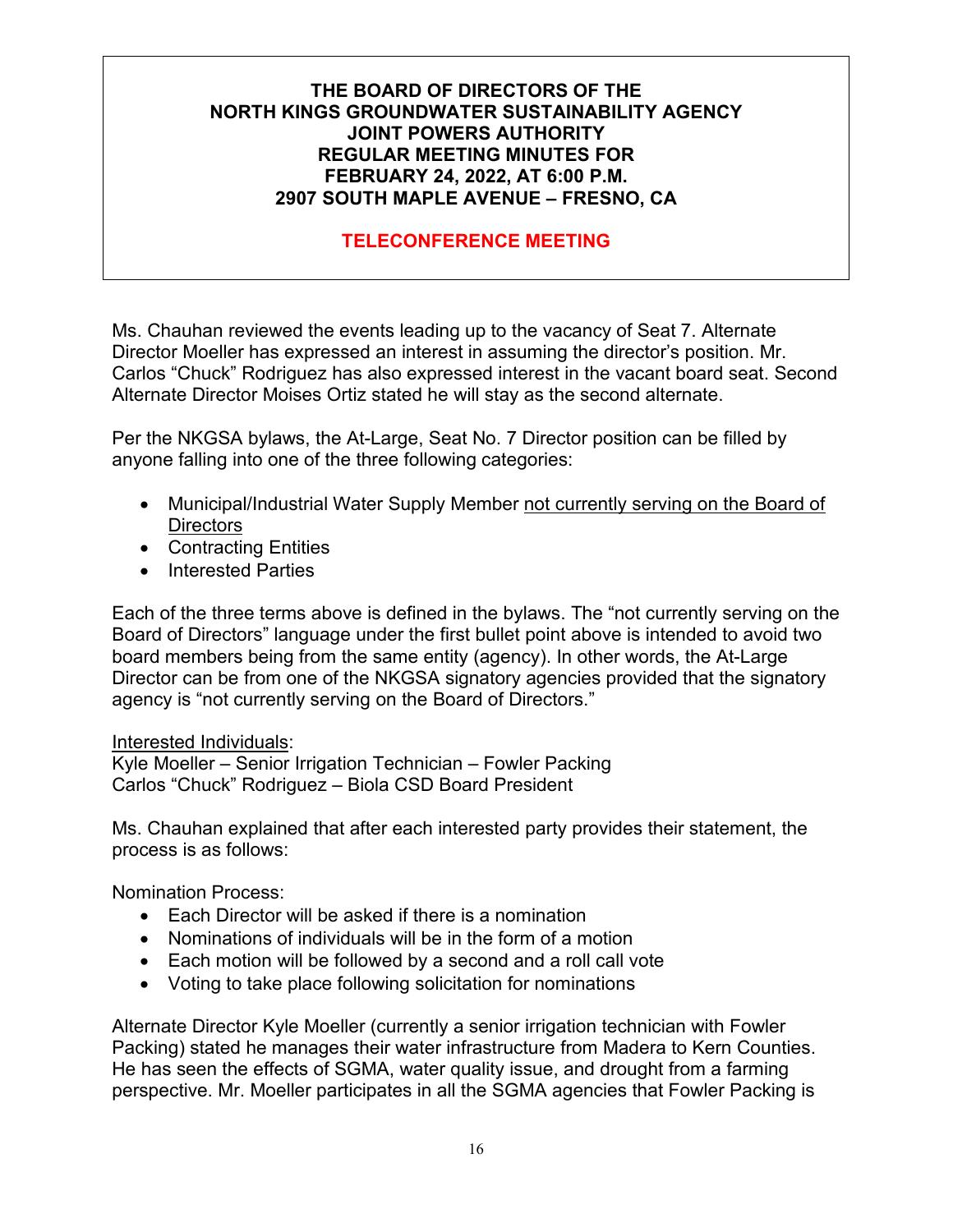# **TELECONFERENCE MEETING**

currently operating in and has good general knowledge. He has been recently appointed as an alternate director of the Kings River East GSA and serves on the Board of the Kings River Water District.

Mr. Chuck Rodriquez (currently the president of the Biola Community Service District) stated he was interested in serving his community and previously provided a letter of interest to the Board.

In response to a question from the Board, Ms. Chauhan clarified and gave a summary of the Seat 7 position over the last year. Director Pacheco's recommendation was to appoint Kyle Moeller as director and Mr. Rodriquez as the first alternate.

**M/S/C (Pacheco/Pickens) That the Board of Directors approved the nomination and appointment of Kyle Moeller as Director of Seat #7 to the North Kings GSA Board and for Chuck Rodriquez as first alternate and Moises Ortiz as second alternate. Ms. Chauhan proceeded with the calling of the roll call vote. (Ayes – Pickens, Kienow, Prieto, Jr., Buche, Pacheco, Whalen, Moeller; Nays – 0; Absent – 0; Abstain – 0)**

### **c. Kings Subbasin Coordination Update (Samuelian)**

Mr. Samuelian reviewed the following:

- $\triangleright$  Grants
	- DWR SGMA Implementation Grant Round 1 Projects Underway (FID and Kerman in North Kings)
	- Recently Submitted DWR SGMA Implementation Grant Application for \$7.6 million for Kings Basin
		- $\circ$  Projects selected from Consolidated, James, Laguna, and Fresno ID Several DAC benefits projects (expect to hear back in either April or May)
	- DWR planning Grant Continuing to gather well construction information on RMWs
- ▶ Preparing Annual Report (Water Year October 2020 September 2021). Due April 1, 2022
- **EXECCIVED FIGURE COMMENTS ON BASIN GSPS** 
	- GSA representatives met with DWR staff on February 4, 2022. Several meetings to follow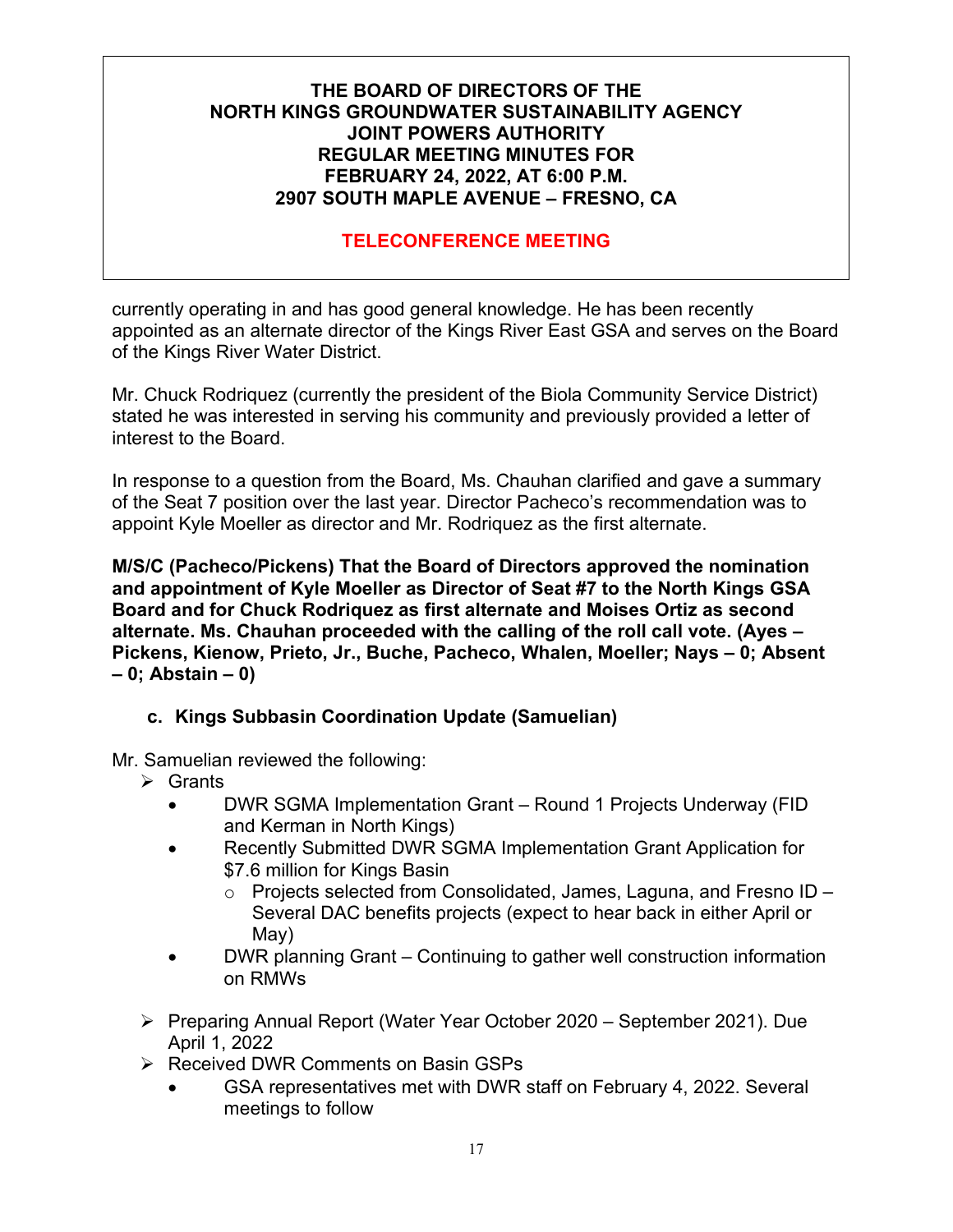# **TELECONFERENCE MEETING**

- Four Deficiencies. All tied to Sustainable Management Criteria (SMCs) (was the criteria set to the requirement)
- Requires addressing at Basin level through Basin coordination meetings first then to GSA tech workgroups
- Revised GSPs due to State by July 27, 2022
- GSAs to adopt before resubmittal (brought back to each GSA Board for review / approval at the June and July Board meeting respectively)
- All eleven Valley Basins need to revise their GSPs none were approved

### **d. Water Conditions Update (Claes Chauhan)**

Ms. Chauhan reported on the following water conditions in Mr. Claes' absence:

Initial 2022 Water Allocation for Friant Division: Class I: 15% (120,000 af) Class II: 0%

Ms. Chauhan reviewed the Tulare Basin 6-Station Graph. In December 2021, the area received a decent amount of precipitation (10.2 inches). In January 2022, the area received no precipitation with very little amounts to date in February 2022.

### **e. Advisory Committee Update (Redelfs)**

Mr. Redelfs reported the Advisory Committee last met on February 11, 2022. There were discussions on the GSP and needed revisions by the July deadline. The Committee acted and approved the following recommendations:

Decisions/Discussions:

• Continue to meet virtually (AB361) –  $2<sup>nd</sup>$  Friday at 1:30 pm

Recommended Actions:

- Approval of the Expenses for December 2021
- Approval of the Financial Statements as of December 31, 2021
- Extension of Auditor Contract for at least one year.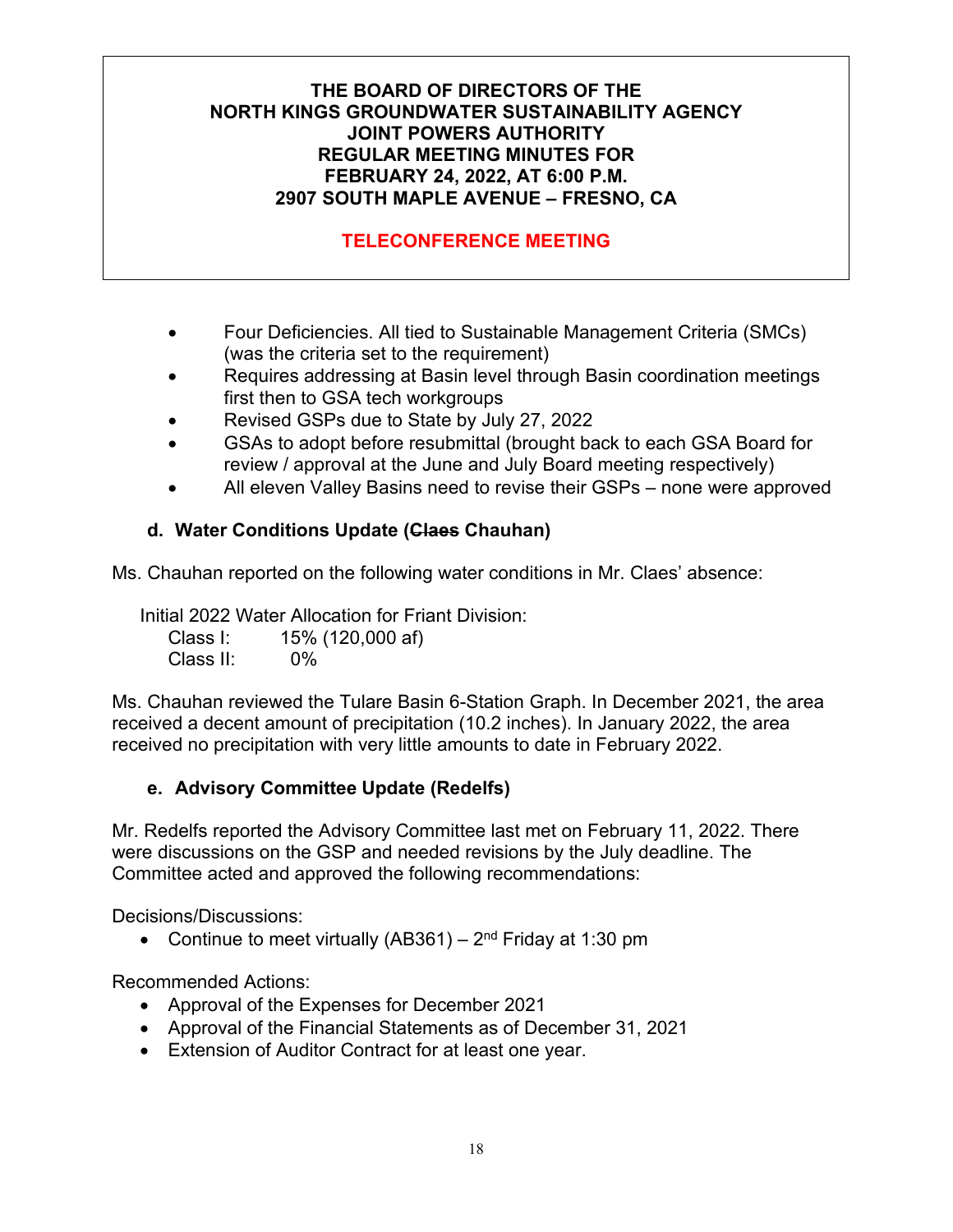# **TELECONFERENCE MEETING**

#### **f. Discussion – Department of Water Resources SGMA Implementation Grant Application (Chauhan)**

Mr. Samuelian reviewed this item under 9. c. This refers to the spending plan submitted to DWR for the \$7.6 million grant funds. Agencies are being highly encouraged to have their projects ready, in order to be able to take advantage of available funds.

# **g. Workgroup Updates (Chauhan)**

### **i. Technical Workgroup (Claes Chauhan)**

Mr. Claes was the previous chair of the Technical Committee while the GSP was being developed. Mr. Claes has since agreed to lead the Technical Workgroup. The first meeting was February 4, 2022. The purpose is to review the suggested changes to the GSP and provide feedback on proposed revisions. The Workgroup is scheduled to meet monthly. The NKGSA continues to be committed to having an open and transparent process. Public input / involvement is being gathered through the Technical Workgroup, public Advisory Committee meetings, and public Board meetings.

### **ii. Policy Workgroup (Chauhan)**

Agency Reports: Requested Information

- Water Year 2021 (October 1, 2020 September 30, 2021)
- Data on:
	- o Groundwater Pumping Estimates
	- o Groundwater Recharge Volumes
	- o Programs/Projects Completed Since January 2020
	- o Tentative Projects and Timelines for GW Mitigation Projects
- Schedule:
	- o Released Form January 28, 2022
	- o Due February 28, 2022

There is a conflict between the City of Clovis and the City of Fresno associated with Fresno-Clovis Regional Wastewater Treatment Plan (Plant). Director Whalen stated the City of Clovis has a vested interest in the construction costs, maintenance costs, and equity interest in the Plant. The City of Clovis has been discussing what the consequences may be if the City of Fresno does not come to an understanding with the City of Clovis. Alternate Director Buche stated the City of Fresno has a legal standing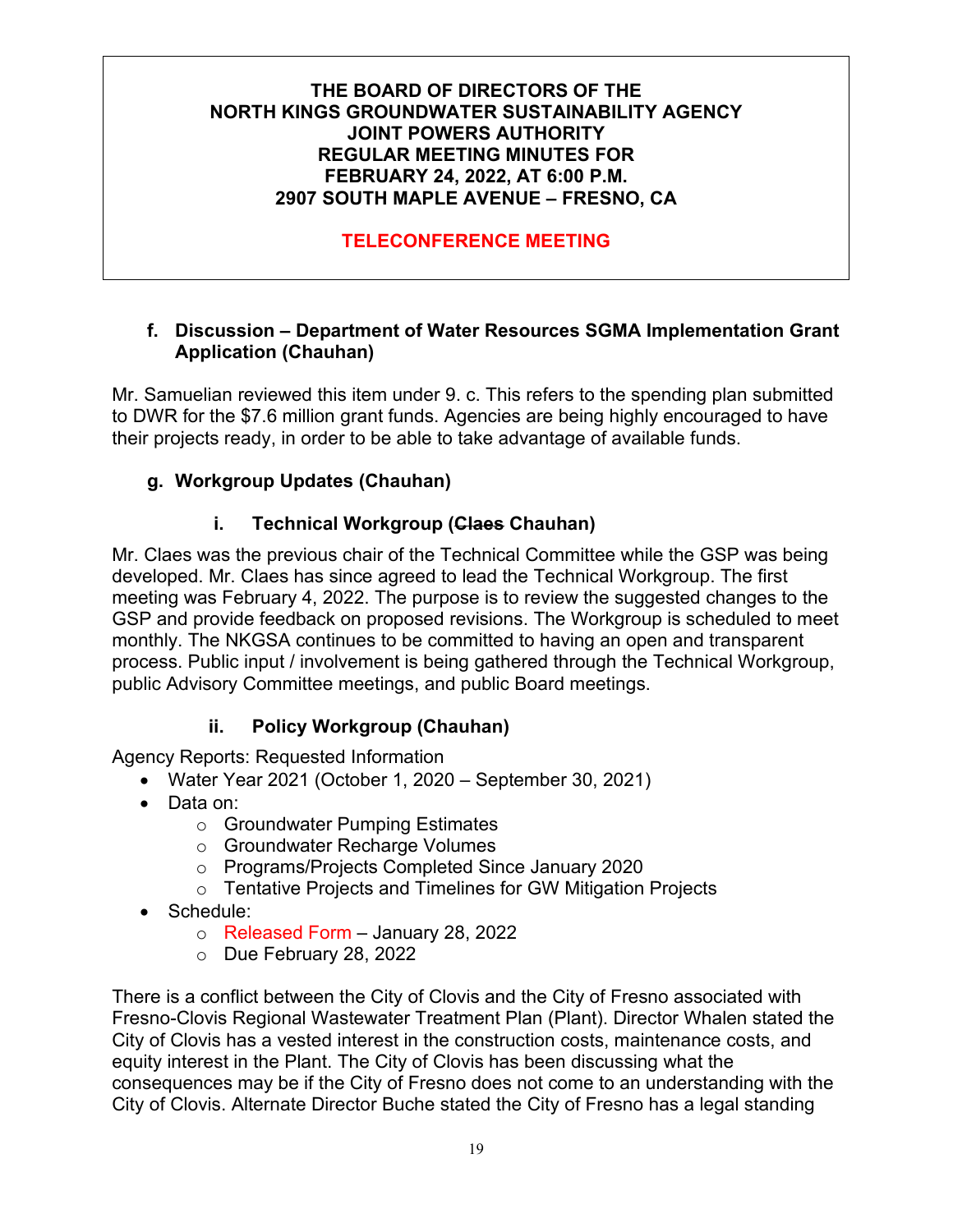# **TELECONFERENCE MEETING**

on the situation. The City of Fresno is willing to work the City of Clovis and believes there is an equitable solution. Chairman Prieto encourages both cities to work through their dispute as quickly as possible. There are other members of the GSA that are depending on getting this resolved.

### **10.FINANCIAL MATTERS**

#### **a. Discussion / Possible Action – Recommend Approval of Expense Reports for December 2021 (Hailey)**

Ms. Hailey stated all the expenses were paid for December. The expenses were for the normal course of business and within budget.

#### **b. Discussion / Possible Action – Recommend Approval of the Financial Statements as of December 31, 2021 (Hailey)**

Ms. Hailey presented the December 2021 Financial Statements, which were reported as being within budget.

At the direction of the Board, items 10. a. and b. were taken as one motion.

**M/S/C (Kienow/Pickens) That the Board of Directors approved the expense reports for December 2021 and approve the Financial Statements as of December 31, 2021. Ms. Chauhan proceeded with calling of the roll call vote. (Ayes – Pickens, Kienow, Prieto, Jr., Buche, Pacheco, Whalen, Moeller; Nays – 0; Absent – 0; Abstain – 0)**

#### **c. Discussion/Possible Action – Extension of Current Auditor Contract for 2021-2022 Audit – Hudson Henderson & Company (Hailey)**

The auditor for the past five years has been Hudson Henderson & Company. Normally the auditor is under contract for five years with a one-year extension possible. Ms. Hailey stated that finding auditors to submit proposals has been difficult. Auditing firms have felt the impacts especially hard by COVID-19. Staff believes the best course of action is to extend the contract of Hudson Henderson for at least one additional year before going out to bid for a new firm. Staff recommends a one-year extension with the current auditors.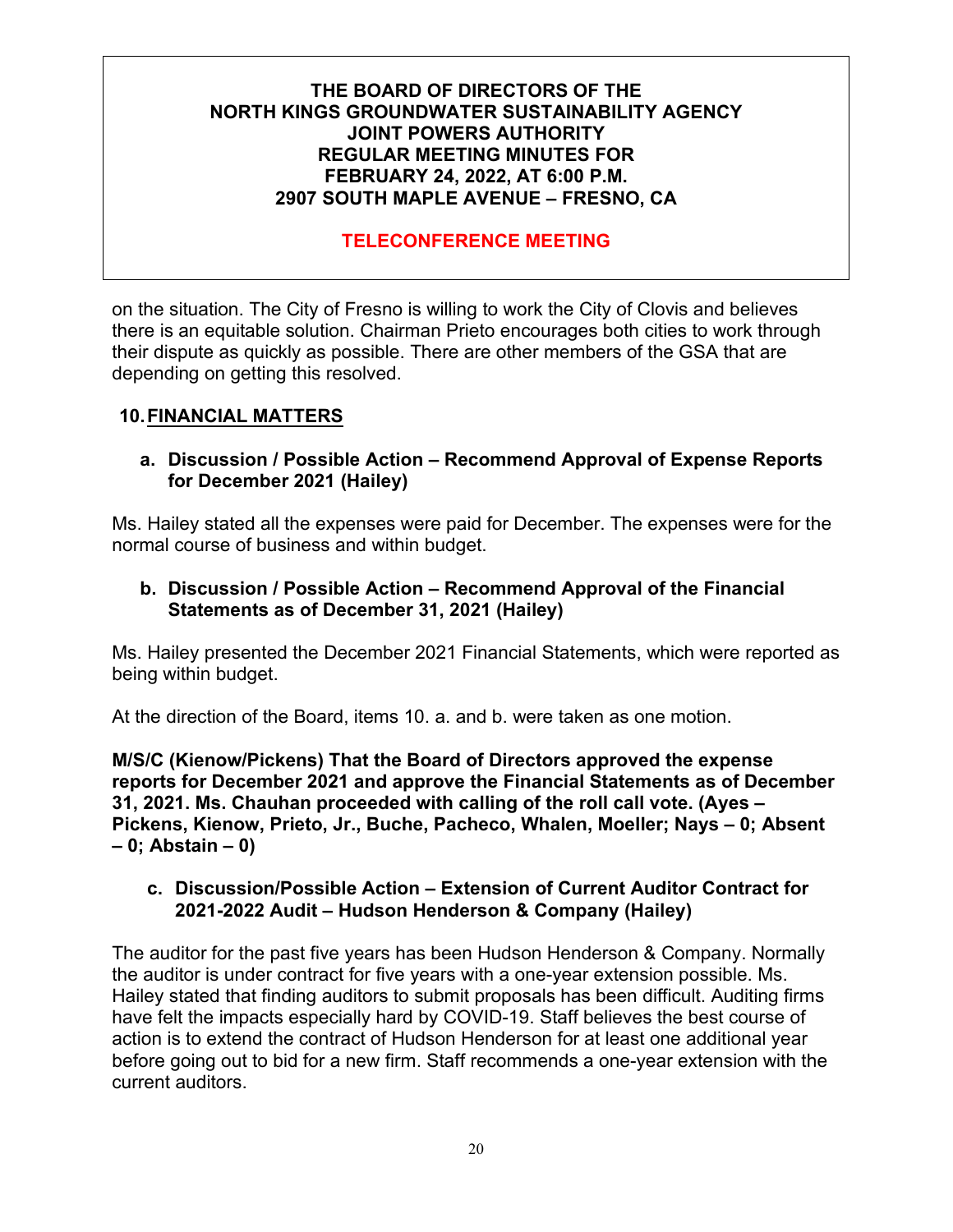# **TELECONFERENCE MEETING**

**M/S/C (Buche/Pacheco) That the Board of Directors approved the one-year extension of Hudson Henderson & Company as the NKGSA auditor. Ms. Chauhan proceeded with calling of the roll call vote. (Ayes – Pickens, Kienow, Prieto, Jr., Buche, Pacheco, Whalen, Moeller; Nays – 0; Absent – 0; Abstain – 0)**

### **11.EXECUTIVE OFFICER REPORT (Chauhan)**

### **a. Department of Water Resources Prop 68 Grant Update**

Ms. Chauhan shared photos of:

- Savory Pond Project
	- o Construction Underway (90-95% complete)
		- Installation of outfall structure and 36-inch RGRCP outfall pipe (N/W Lincoln & Chestnut)

### **b. DWR GSP Comment Letter**

- Four Deficiencies (some agencies inquiring if additional time for revisions is available – special meetings may need to be scheduled (June or July 2022) in order to submit the revised GSP on time
	- o Coordinate Response
	- o DWR Meetings/Discussions
	- o Public Participation
		- **Advisory Committee**
		- **NKGSA Board Meetings**
		- **Technical Workgroup**

#### **c. Outreach / External Affairs Update**

- Grower Resources: Maintain Flood Irrigation Lines When Converting to Drip/Micro Irrigation
	- o Flyer available in Hmong, Punjabi, Spanish, and English
	- $\circ$  Will be posted to website Grower Resource Tab
	- o Will be shared on social media and via email
- Working with Fresno County White Areas Engagement Post Card (to be mailed out the first or second week of March)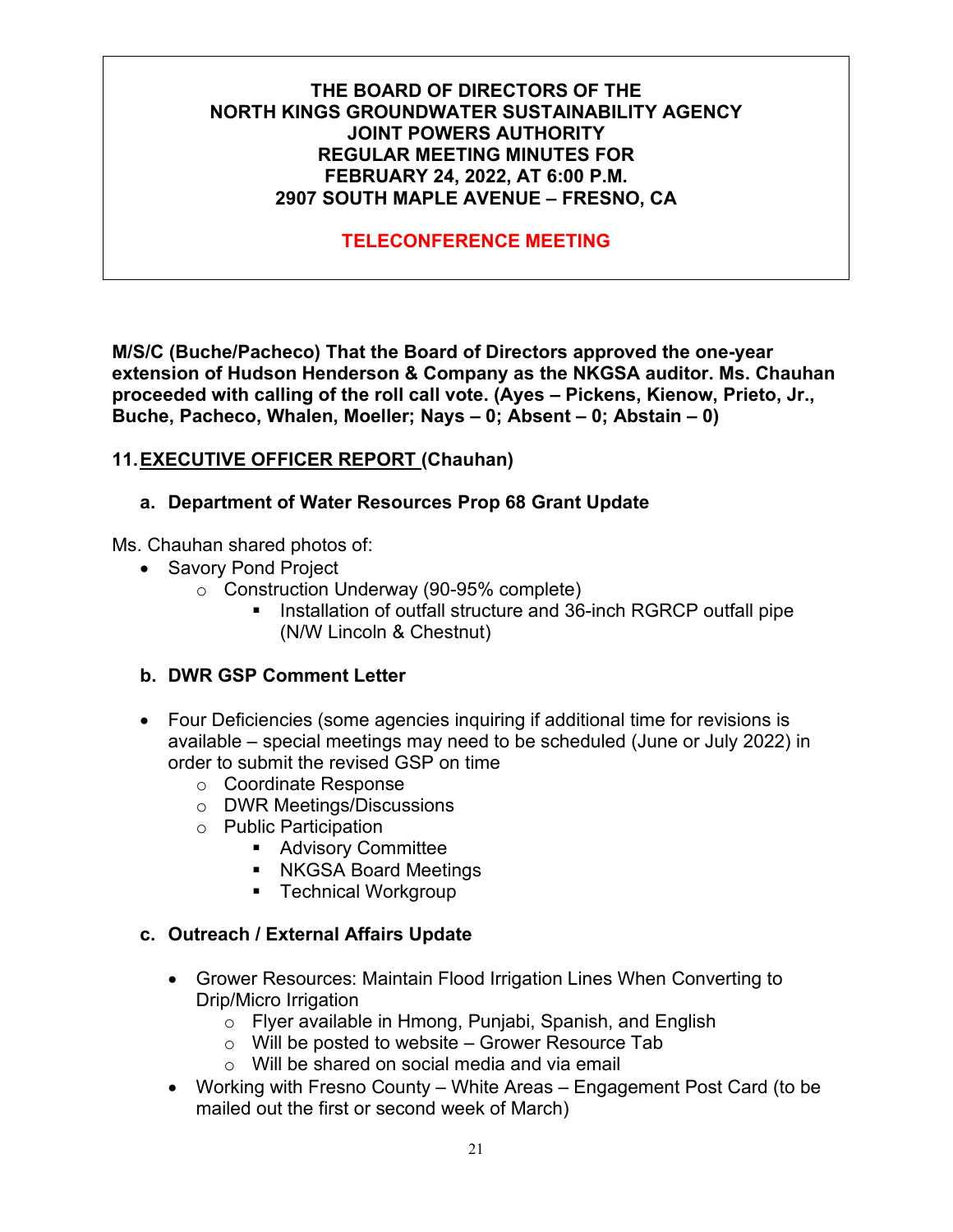# **TELECONFERENCE MEETING**

- Upcoming Outreach
	- o March 7 FAACT Class SGMA Compliance
	- $\circ$  April 2 Ms. Chauhan to serve as a panelist at Well Conference Reedley – SGMA Panel Discussion

Director Moeller suggested providing copies of the Drip/Micro Irrigation Conversion flyer into the hands of irrigation system developers. Ms. Chauhan will look into that and stated it was a great idea.

### **d. Representative Monitoring Network Update**

- Continued Efforts to Secure Well Access Agreements
- Identify Replacement Wells as Representative Monitoring Wells
- Review Destruction Permits for Potential Monitoring Locations

### **e. Miscellaneous**

- Biola CSD DWR Grant Update
	- o Working with DWR for Amendment More Time/Reduced Scope
	- o Biola Recharge Basin Project
- Upper Aquifer Study Underway (Ms. Chauhan will continue to update the Board as information becomes available) (trying to identify landowners)
- Kings Water Alliance Stakeholder Advisory Group
	- o Lisa Koehn Represents NKGSA (she has been very helpful and is a good resource)
	- o Outreach Coordination Opportunities
- County Well Permit Review and Coordination with Permitting Agencies
- Stakeholder Group Participation
	- o Partnership for the San Joaquin Valley (encompasses eight valley counties)
	- o San Joaquin Valley Blueprint
	- o Collaborative Action Plan

# **12.DIRECTORS REPORT**

**Director Pickens** – nothing to report.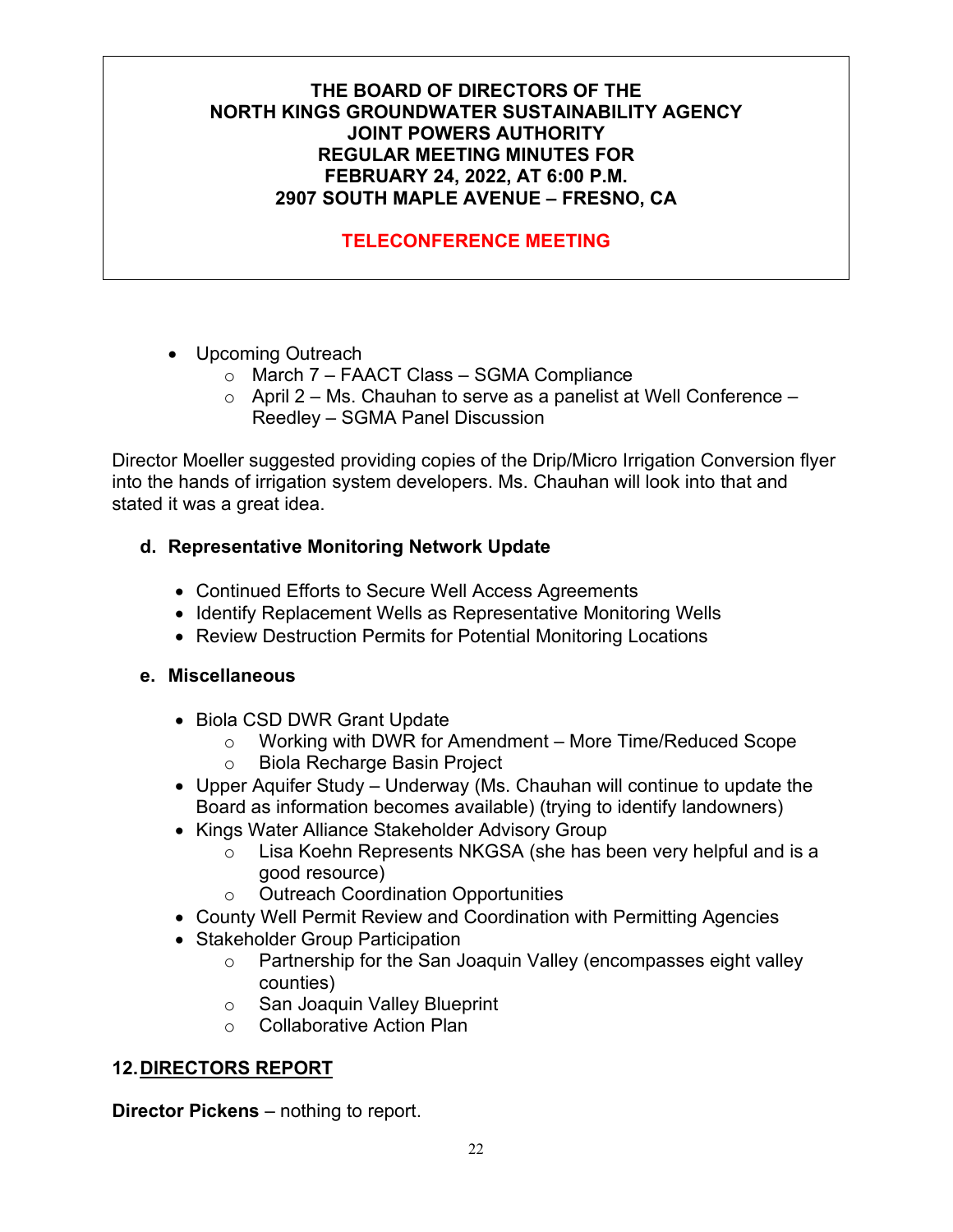### **TELECONFERENCE MEETING**

**Director Kienow –** nothing to report.

**Alternate Director Buche** – nothing to report.

**Director Prieto** – nothing to report.

**Director Whalen** – Director Whalen encourages the City of Fresno to take a less aggressive stance and the Clovis City Council would be willing to meet with Fresno's mayor, city manager, and others to resolve the dispute. Alternate Director Buche stated he would pass along the message to city management.

**Director Pacheco** – nothing to report.

**Alternate Director Moeller** – nothing to report.

Ms. Chauhan stated there was nothing new to discuss in Closed Session.

#### **CLOSED SESSION**

**Conference with Legal Counsel – Anticipated Litigation** (Government Code Section 54956.9(d)(2)): One potential case

No Closed Session portion of the meeting was held.

#### **13.REPORT ON ACTIONS(S) TAKEN IN CLOSED SESSION**

Nothing to report – no Closed Session.

### **14.ADJOURNMENT**